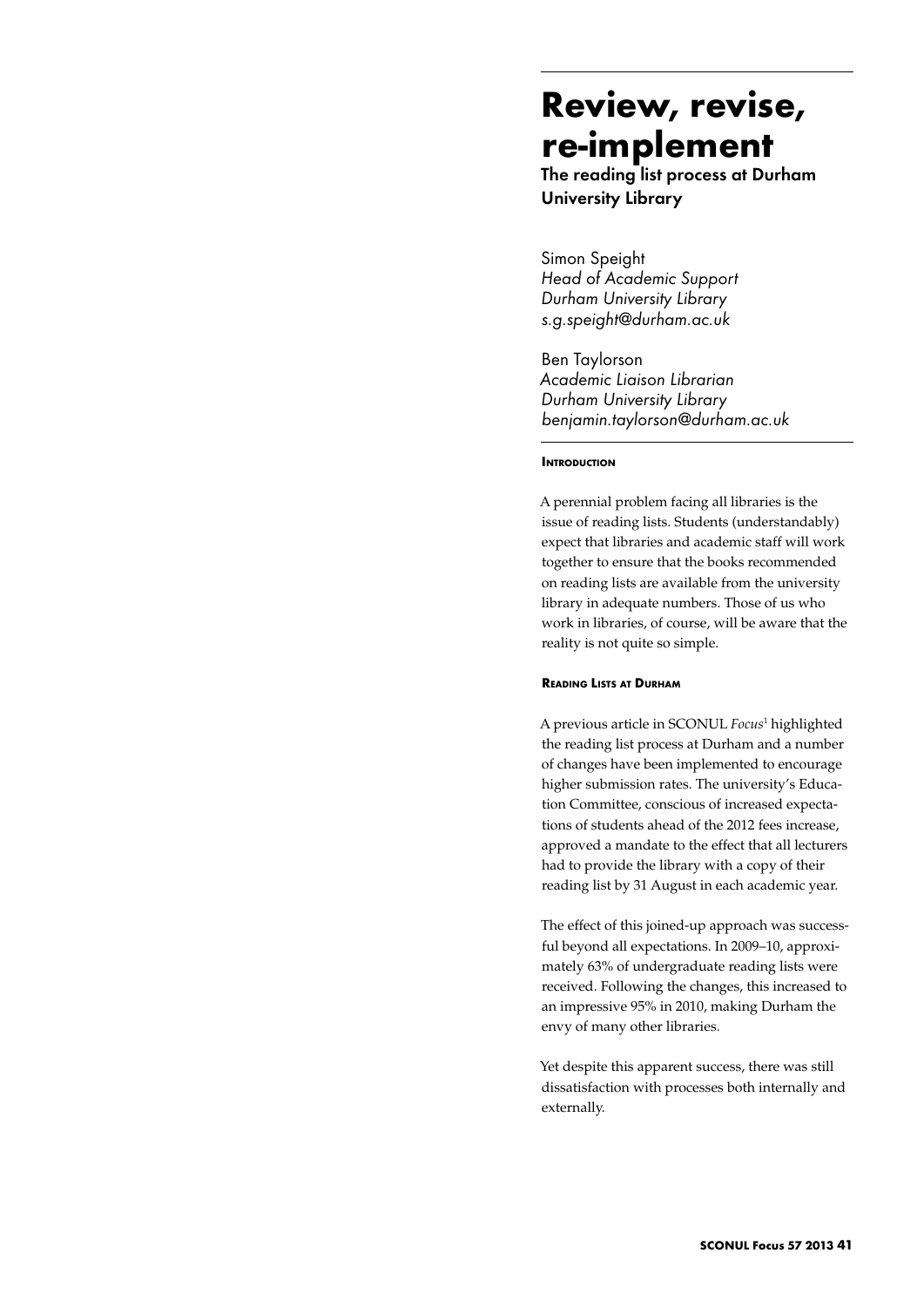#### **So what went wrong?**

In a way, nothing went wrong. In fact, you could argue that everything went right – the earlier review and increased publicity campaign achieved the desired effect of increasing the number of lists received. However, this in itself created further problems.

One of the main difficulties was the 31 August deadline, which had originally been selected to try and fit in with both the academic timetable and the lead-in times the library needed to process reading lists and order books. Unfortunately, although academic staff could submit their reading lists at any point over the summer, in practice many treated the 31 August deadline as a prompt to start thinking about reading lists, not as a final deadline. Relatively few lists were received in the early part of the summer, with hundreds being submitted in the first few weeks of September. Since processing each list requires significant work from library staff, there was an inevitable backlog. Although the process was highly successful in terms of acquiring reading lists, it was less successful in ensuring that those lists could be processed in a timely fashion. This led to some dissatisfaction amongst academic departments and placed a tremendous strain on library staff.

#### **Review, revise, re-implement**

Reading list processes at Durham had always been reviewed on an annual basis. However, following the difficulties faced in 2010–11, it was decided that a more systematic review was needed to identify problem areas and make recommendations for change.

To help provide a fresh perspective, the university's Strategic Planning & Change Unit was asked to lead a process review. This involved a range of library staff and a number of academics. Under their auspices, the entire process was broken down into individual steps which could be analysed to identify specific issues. Since they were able to take a more critical and less librarycentric perspective, the Planning & Change Unit staff were able to ask some simple but very important questions. Often these boiled down to 'Why are things done this way?' or 'Could this not be done another way?' This encouraged the group to look again at processes and identify where improvements and greater efficiencies could be made. In the end, a list of over thirty key areas (each divided into a number of sub-sections) was identified along with recommendations for

change. Concerns ranged from the fairly obvious (the need to ensure efficient communication and sufficient staffing resources) to wider concerns outside the library's direct control (the length and format of some reading lists or the increased expectations of higher-fee-paying students).

### **Ch… Ch… Ch… Changes**

The process review resulted in some fairly significant changes ahead of the 2012–13 academic year. Some of the main ones are outlined below:

#### **1 Move to a 'changes-only' approach**

Previously, there had been no easy way to check whether the library had received a copy of the reading list the previous year, and if it had, whether it was the same; this meant that a significant amount of staff time was devoted to checking lists that rarely changed from year to year. For 2012–13, it was agreed to move to a changes-only approach. Academic staff were specifically asked to highlight changes to their lists and only those items would be checked. If there were no changes, they were asked to confirm this and no further action would be taken (nor would follow-up reminders be sent).

# **2 Revised submission 'deadline'** The submission deadline has long been a source of endless debate. From a library

perspective, an earlier deadline allows more time to process reading lists, order books and get them on the shelves ready for the academic year. Many academics, however, start finalising the content of reading lists only in September. In the end, a nominal deadline of 1 July was agreed. Whilst recognising that this would not be suitable for everyone, it encouraged earlier submission of lists and provided an incentive for doing so (see next point).

# **3 Chronological processing of reading lists** It was agreed that all reading lists would be processed in strict chronological order of the date received. Exceptions were allowed in the case of new lecturers taking up post over the summer and lists received from them were prioritised.

#### **4 Demand-driven digitisation**

In previous years, the library had attempted to digitise all 'essential' items on reading lists (where permitted by copyright licences) – a very time-consuming process. For 2012–13, it was agreed that items would be digitised only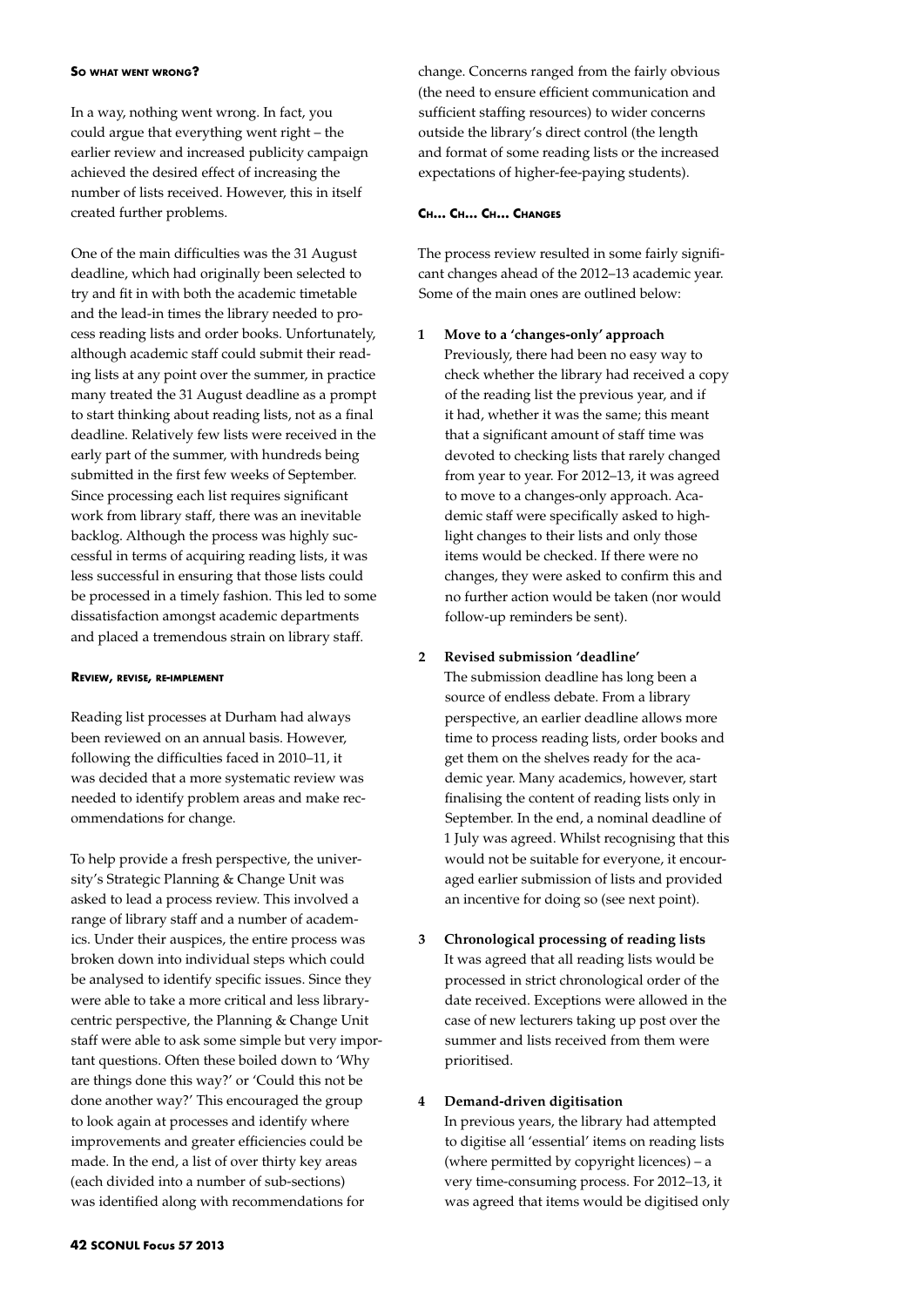if this was specifically requested by academics. This might initially seem a retrograde step, cutting back on the resources made available electronically. However, adopting this approach ensured that time was not wasted digitising little-used items. Digitisation was moved further up the workflow to allow scanning to be done at an earlier stage.

# **5 Improved methods of dealing with out-ofprint material**

The acquisition of out-of-print material was identified as a major problem, particularly in some areas where such material represented a significant portion of the lists: too much acquisitions staff time was spent tracing and ordering second-hand copies.

For 2012–13, it was proposed that acquisitions staff would check only Amazon Marketplace. If a second-hand copy was not available (or not available at a reasonable price), the academic member of staff would be informed and asked if they wished the library to continue looking for a second-hand copy. In most cases, they were happy to remove the book from their list or recommend an alternative, thus freeing up staff time.

## **6 Dedicated reading list team**

Previously the reading list process had involved all library assistants. It was decided to use a smaller, dedicated team for the new system. Thus the team was quickly able to identify potential problems and built up a bank of experience in resolving them.

# **7 Communication**

Communication was an essential element of the project. It was important to communicate the purpose of the process clearly and effectively at all stages and to manage the expectations of library staff, academic staff and students. Communications about the process were sent out regularly and email reminders were sent out when necessary. Inevitably, there were still some misunderstandings and the communications task is ongoing.

To support these changes, a new spreadsheetbased approach was developed. All items registered against a particular module code were listed. In many cases, there were items from previous iterations of the module reading list that had never been removed, resulting in some very long lists. As part of the process, academics were asked to mark all items which were no longer required,

meaning that there should now be a 'clean' baseline list reflecting the real reading list issued to students. This baseline version should mean that less work is required to update and maintain the spreadsheets in future.

The spreadsheets also showed how many times the books listed had been borrowed in the past 12 months, sometimes highlighting how little some reading list materials are used. Academic staff were asked to mark up these sheets to highlight changes required (items to add/delete), identify items required for digitisation and consider whether low-usage items needed to be in the short-loan collection (or not on the list at all).

It might seem a little odd to develop an in-house method of handling and processing reading lists when off-the-shelf packages offer similar features. There were, however, good reasons for doing so, the most important being that the library no longer had difficulty getting reading lists from academic members of staff.

## **Software solutions?**

The library is always keen to make current practices more efficient and effective. Analysis of the commercially available software had being on-going for some time. One system that was looked into in quite some depth was Talis Aspire. Initial investigations seemed to indicate that many institutions were looking to use Aspire as a way to develop a reading list process, but in those institutions there was currently little or no structured engagement in terms of acquiring reading lists from academics. However, this was something Durham had already achieved. Further investigations showed that the basic benefits that Aspire could bring were in fact things the library was already doing. These included:

- • attaching specific materials to a digital list for a specific course
- including a range of material such as scans, freely available web content and deep-linked journal articles
- making this list available to users via both our webpage and the VLE
- • allowing academics to indicate when an item was no longer applicable to a module

In addition, our investigations confirmed that the systems created and revised at Durham, to manage things such as the efficient acquisition of relevant amounts of material, the digitisation of print material, and deep linking to e-journal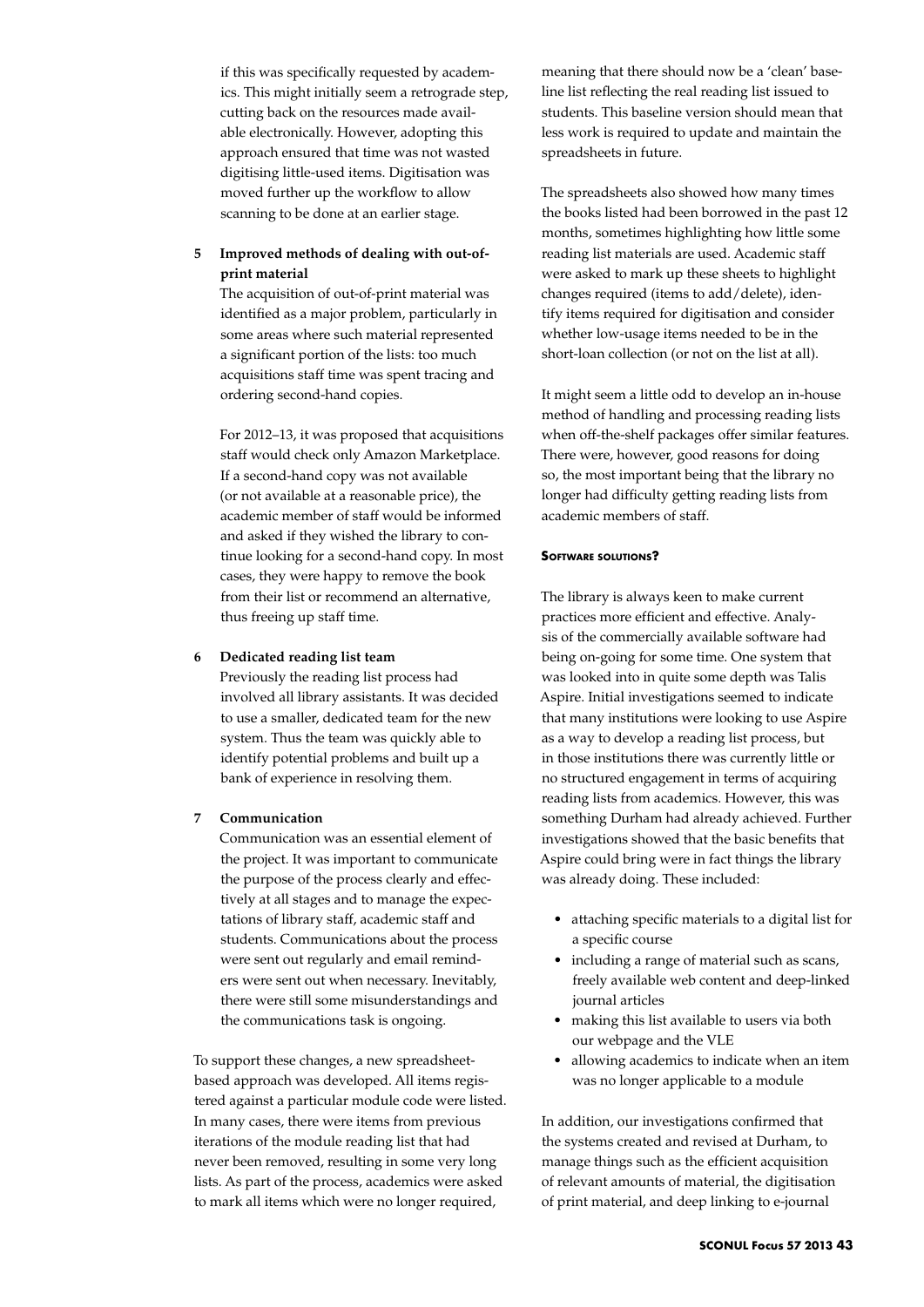articles, worked well because there was a solid staffing and process structure in place rather than a software-led system.

There are, however, some things that Durham's current setup cannot do. These include:

- structuring an online list in the exact way a lecturer has presented it. (The current online reading lists result in a list of resources that can be structured only in alphabetical order by author, title or material type. The library cannot therefore replicate a 'week by week' or 'material by importance' layout. This is perhaps the biggest disadvantage.)
- adding items that are not in stock
- • direct interaction by academic staff with their reading list other than via a member of library staff

Hence, there is still room for improvement. But the real issue for Durham is to weigh the limited disadvantages of the current setup against the inevitable upheaval that moving to a new system would cause. Are the advantages above worth the staff-intensive lead-in to a new product and the time needed to train people to use it? After all, the library is getting the reading lists in and getting the materials on the shelves. That remains our fundamental aim. The question is whether that is enough…

## **This year**

Going into the 2012–13 reading list process with a firm shift towards a 'changes-only' approach, we knew we had to emphasise the advantages this would bring. Those departments that would perhaps have the most reason to be disgruntled about the changes were those that typically submitted complete reading lists well before the deadline. Hence, some advocacy was needed to explain how unnecessarily time-consuming it is to process a complete reading list which differs only slightly from the one received the previous year, especially when multiplied by the total number of lists received – typically well over 1200. The established timetable for communications with academic staff, in conjunction with more informal, ongoing advocacy via the Academic Liaison Librarians, reads as follows:

- • *21 May 2012* Publicity sent to departmental contact regarding the reading list process
- • *1 June 2012* Email sent to departmental contact to be forwarded to all academic staff requesting reading lists be sent to the library.

In-house library publicity regarding the submission of reading lists posted on plasma screens and screensavers

- • *1 July 2012* 'Deadline' for reading list submission
- • *23 July 2012* Reminder email sent to departmental contacts along with details of lists still to be received

In terms of results in 2012–13, the library had received 88% of taught undergraduate module reading lists by the start of the Michaelmas term, which for Durham is an acceptable figure. Looking specifically at the changes brought in this year, some things have worked very well whilst others will need further refinement. Specifically, there has been a mixed response from academic staff to being asked to update spreadsheets referring to existing reading lists rather than sending in whole lists. Generally, where the lists were relatively short, staff were happy to engage with the process. Around two-thirds of all reading list submissions were received in this format, which indicates the success of the system. (A sizeable proportion of the remaining third were new reading lists, which the library was happy to receive in any format.) However, some academic staff were unwilling to engage with submitting lists in this format. Reasons for this included:

- inability to use the software
- the feeling that the list was overly long to be edited in this way, particularly as the layout and format did not mirror their own reading list (e.g. was not week by week or by material importance)
- need for staff member to give a detailed explanation about a specific resource or actions for the library to take
- • Other parts of the university had also asked them to produce a reading list in different format and staff unwilling effectively to do the same work twice

In response, the library acknowledged that staff who need to produce long reading lists in a format that the library cannot replicate may not have the time (or inclination) to scan through a spreadsheet in order to mark up a handful of changes from last year. Similarly, the library sympathises if staff are asked to produce a lengthy list twice in two different formats. So, a revised proposal for 2013–14 is to ask them in these circumstances to submit lists in whatever format they wish so long as they clearly mark up what has changed from last year and understand that the library will not check the whole list.